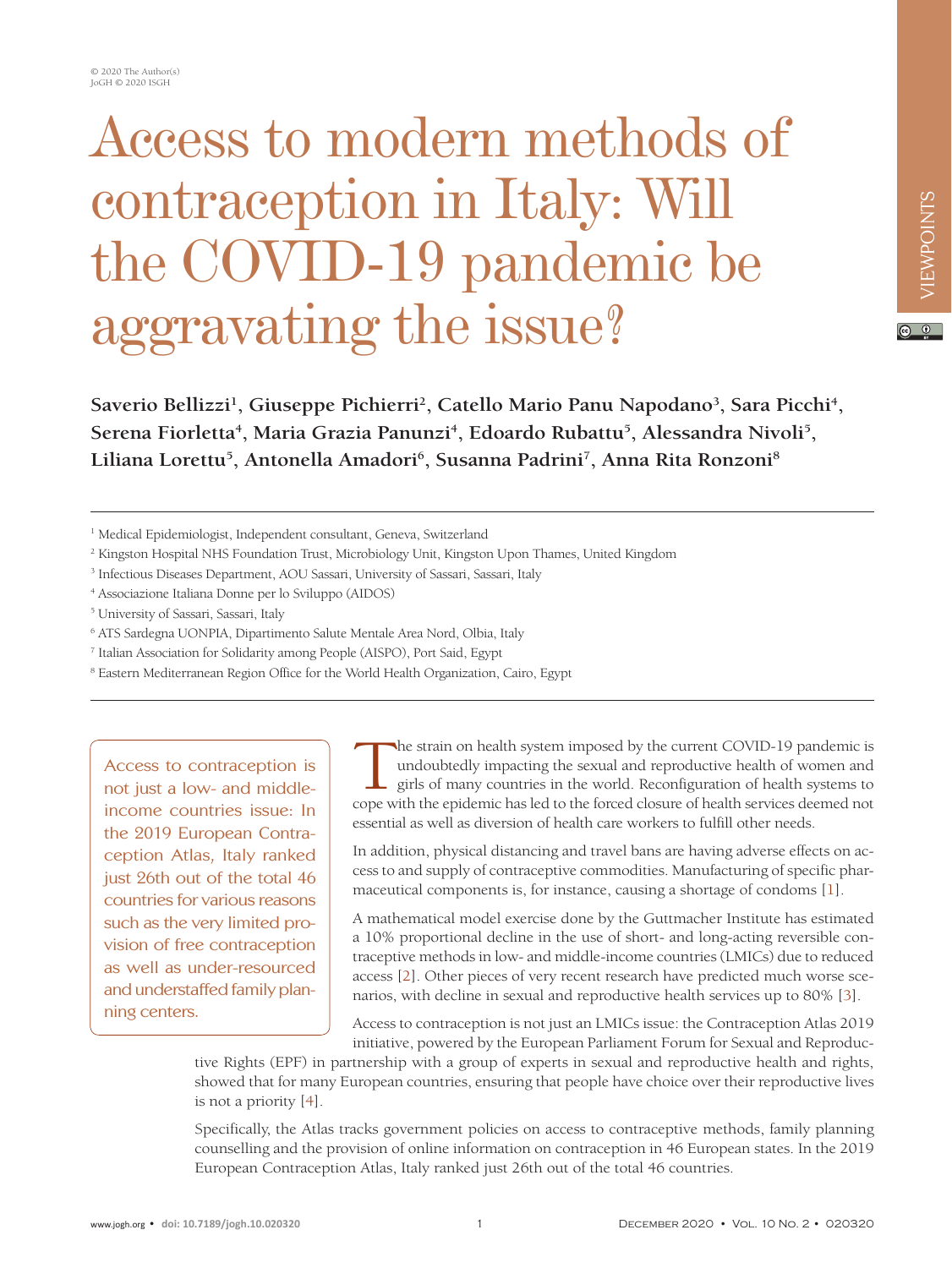Despite the disruption due to the current covid-19 pandemic, it is essential to ensure that women can have control over their bodies and their sexual and reproductive life, and protect the access to modern contraceptives and family planning services for both men and women.

## THE ITALIAN CONTEXT

In order to analyze the bad performance of Italy in terms of access to contraception, a national ATLAS has been promoted in order to understand also the impact of the regional differences. Despite the fact that access to contraception is regulated at the national level, in Italy the organization and implementation of contraceptive services are left to the regional governments. For this reason, only 4 regions out of 21 have introduced the provision of free contraception [\[5\]](#page-2-4).

The 2019 Italian Contraception Atlas indicates two main results which have to be considered when the effect of COVID 19 on contraception is taken into account in terms of advocacy and emergency policies. The first is the huge differences among regions with the historical divide between North and South (with the only exception of Puglia which is the first region that has introduced free contraception at regional level). Such regional differences are multi-factorial and likely driven by cultural and social aspects. The second is a widespread tendency to fund programs which handle the access to the information of contraceptive methods more than those directed to their provision. This is as a result of the scarcity of public resources as well as the strict manner in which related budgets can be spent. Information programs are preferentially funded as they are less expensive than providing actual contraceptive methods. The fragmentation of the policies has an impact on the equal opportunity to have free access to contraception in Italy. There is evidence that a lack of general direction at national level generates gaps among territories which could be addressed with several initiatives, as the introduction of a sort of minimum level of assistance and the vocational training of medical professionals, thus facilitating integrated programmes on contraception and reproductive health, or by improving what has been already implemented as the web page on the portal of the Ministry of Health dedicated to contraception.

Despite the establishment of the counseling centers under the Law n. 405 in 1975 [[6](#page-2-5)], with the aim of supporting "responsible parenthood" through providing information on contraception and by protecting the health of women and their children, institutionalized provision of appropriate information on contraception is still broadly lacking: 89% of boys and 84% of girls seek for information related to sexual and reproductive health in the internet [\[7\]](#page-3-0). On the other hand, 68% of boys and 76% of girls have never been in a counseling center [\[7\]](#page-3-0).

In Italy, family planning centers are often under-resourced and understaffed; as a consequence, individual counselling is rarely provided by interdisciplinary teams, which might affect the quality of the service depending on users' needs [\[8\]](#page-3-1). Moreover, few centers are directly linked to hospitals or specialized services, so that women are not always referred to specialists when appropriate. Importantly, family planning centers are not easily accessible outside the larger cities [\[8\]](#page-3-1).



Photo: A young Italian couple engaging in discussion about contraception (from the substitution and some modern methods of con-<br>Paverio Bellizzi's collection, used with permission). Paround abortion and some modern methods Saverio Bellizzi's collection, used with permission).

In the North-Eastern regions plus Lombardy and Molise there is less than 1 family planning center per 10000 women. This picture is worse even compared to Southern regions (where the average is 1 to 2) as well as to other regions in the North and the Center (where the average is 2 to 3) [\[8](#page-3-1)].

As far as the use of contraception is concerned, 26% of adolescents use *withdrawal* as preferred method of contraception while 11% relies on *standard days* and 10% do not use any contraceptive method [[7](#page-3-0)].

This non-optimal situation is compounded by the largely stigmatizing vision on reproductive health, specifical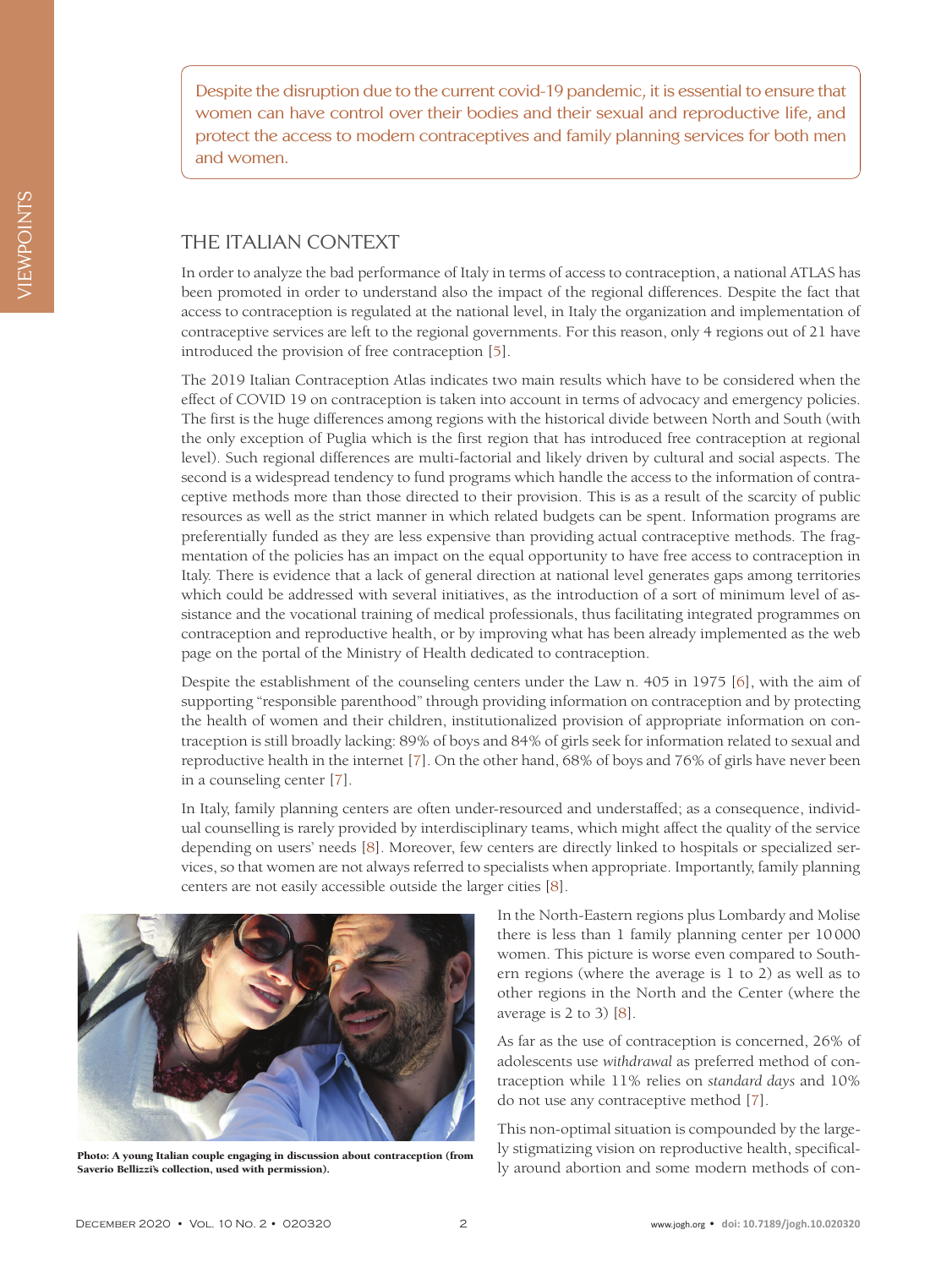traception like the pill. In fact in Italy, despite the legalization of voluntary interruption of pregnancy under the Law n. 194 in 1978 [\[9\]](#page-3-2), conscientious objection remains one of the main obstacles, with a percentage of 68.4% of gynecologists who avail themselves of this option [[10](#page-3-3)], preventing women in Italy from accessing the human right to have control over their bodies and the legal right to terminate their pregnancies, often forcing them to seek treatment abroad.

Financial accessibility represents another key bottleneck: the intrauterine device (IUD), a very effective contraceptive method with a long-term effect on avoiding or delaying pregnancy, could be as costly as 200 euros, which is well beyond the reach of all women and girls belonging to vulnerable social group who cannot afford this method. As for the pill, the Italian Pharmaceutical Agency has classified in the "C" category, which makes it almost completely in charge of women and requires prescription.

### ATLAS REPORT RECOMMENDATIONS

One of the main recommendations of the 2019 Atlas Report refers to the need for financially strengthening counseling centres, which should be much more widespread in the territory (1 every 20000 inhabitants instead of the current 1 every 35000). The counseling centres, perform key function in providing information, support and promotion of women's health. Data collected during an ISS (Istituto Superiore di Sanita') survey carried between 2018-2019, showed that more than 75% of the counseling centres involved in the survey provide support and care related to sexuality, contraception, VIP's pathway, preconceptional health, family planning, birth pathway, sexually transmitted diseases, cancer screening, menopause and postmenopause [[11](#page-3-4)]. Furthemore, 25% of the overall counseling centres in Italy offer free contraceptives [[11](#page-3-4)]. Sexual education in the schools is another crucial recommendation.

### **CONCLUSIONS**

Despite the disruption due to the current COVID-19 pandemic, it is essential to ensure that women can have control over their bodies and their sexual and reproductive life, and protect the access to modern contraceptives and family planning services for both men and women.

In line with the call made by the UN secretary general, access to contraception must be streamlined, even without prescription and free of charge. When regular health care services are disrupted, access to long-acting and emergency contraceptives becomes even more essential.

**Funding**: No funding was received for this report.

**Authorship contributions**: All authors contributed to writing and conceptualizing the manuscript.

**Competing interests**: The authors completed the ICMJE Unified Competing Interest form (available upon request from the corresponding author), and declare no conflicts of interest.

- <span id="page-2-0"></span> 1 Opinion PC. How will COVID-19 affect global access to contraceptives – and what can we do about it? Devex; Mar 11, 2020. Available: [https://www.devex.com/news/sponsored/opinion-how-will-covid-19-affect-global-access-to-contra](https://www.devex.com/news/sponsored/opinion-how-will-covid-19-affect-global-access-to-contraceptives-and-what-can-we-do-about-it-96745)[ceptives-and-what-can-we-do-about-it-96745](https://www.devex.com/news/sponsored/opinion-how-will-covid-19-affect-global-access-to-contraceptives-and-what-can-we-do-about-it-96745). Accessed: 21 June 2020.
- <span id="page-2-1"></span> 2 Riley T, Sully E, Ahmed Z, Biddlecome A. Estimates of the Potential Impact of the COVID-19 Pandemic on Sexual and Reproductive Health in Low- and Middle-Income Countries. Guttmacher Institute; 2020. Available: [https://www.gutt](https://www.guttmacher.org/journals/ipsrh/2020/04/estimates-potential-impact-covid-19-pandemic-sexual-and-reproductive-health#)[macher.org/journals/ipsrh/2020/04/estimates-potential-impact-covid-19-pandemic-sexual-and-reproductive-health#.](https://www.guttmacher.org/journals/ipsrh/2020/04/estimates-potential-impact-covid-19-pandemic-sexual-and-reproductive-health#) Accessed: 21 June 2020.
- <span id="page-2-2"></span> 3 Marie Stopes International. Methodology for calculating impact of COVID-19. Available: [https://www.mariestopes.org/](https://www.mariestopes.org/resources/methodology-for-calculating-impact-of-covid-19) [resources/methodology-for-calculating-impact-of-covid-19](https://www.mariestopes.org/resources/methodology-for-calculating-impact-of-covid-19). Accessed: 21 June 2020.
- <span id="page-2-3"></span> 4 European Parliamentary Forum on Population & Development (EPF). CONTRACEPTION ATLAS 2019. Available: [https://www.conraceptioninfo.eu](https://www.mariestopes.org/resources/methodology-for-calculating-impact-of-covid-19). Accessed: 21 June 2020.
- <span id="page-2-4"></span> 5 Associazione Italiana Donne per lo Sviluppo (AIDOS). Atlante Italiano sull'Accesso alla Contraccezione. Available: [https://](https://www.mariestopes.org/resources/methodology-for-calculating-impact-of-covid-19) [aidos.it/wp-content/uploads/2020/02/AtlasWeb\\_compressed.pdf](https://www.mariestopes.org/resources/methodology-for-calculating-impact-of-covid-19). Accessed: 21 June 2020.
- <span id="page-2-5"></span> 6 Ufficiale G. Legge 29 luglio 1975, n. 405. Istituzione dei consultori familiar. Available: [http://www.salute.gov.it/imgs/C\\_17\\_](https://www.mariestopes.org/resources/methodology-for-calculating-impact-of-covid-19) [normativa\\_1545\\_allegato.pdf](https://www.mariestopes.org/resources/methodology-for-calculating-impact-of-covid-19). Accessed: 21 June 2020.